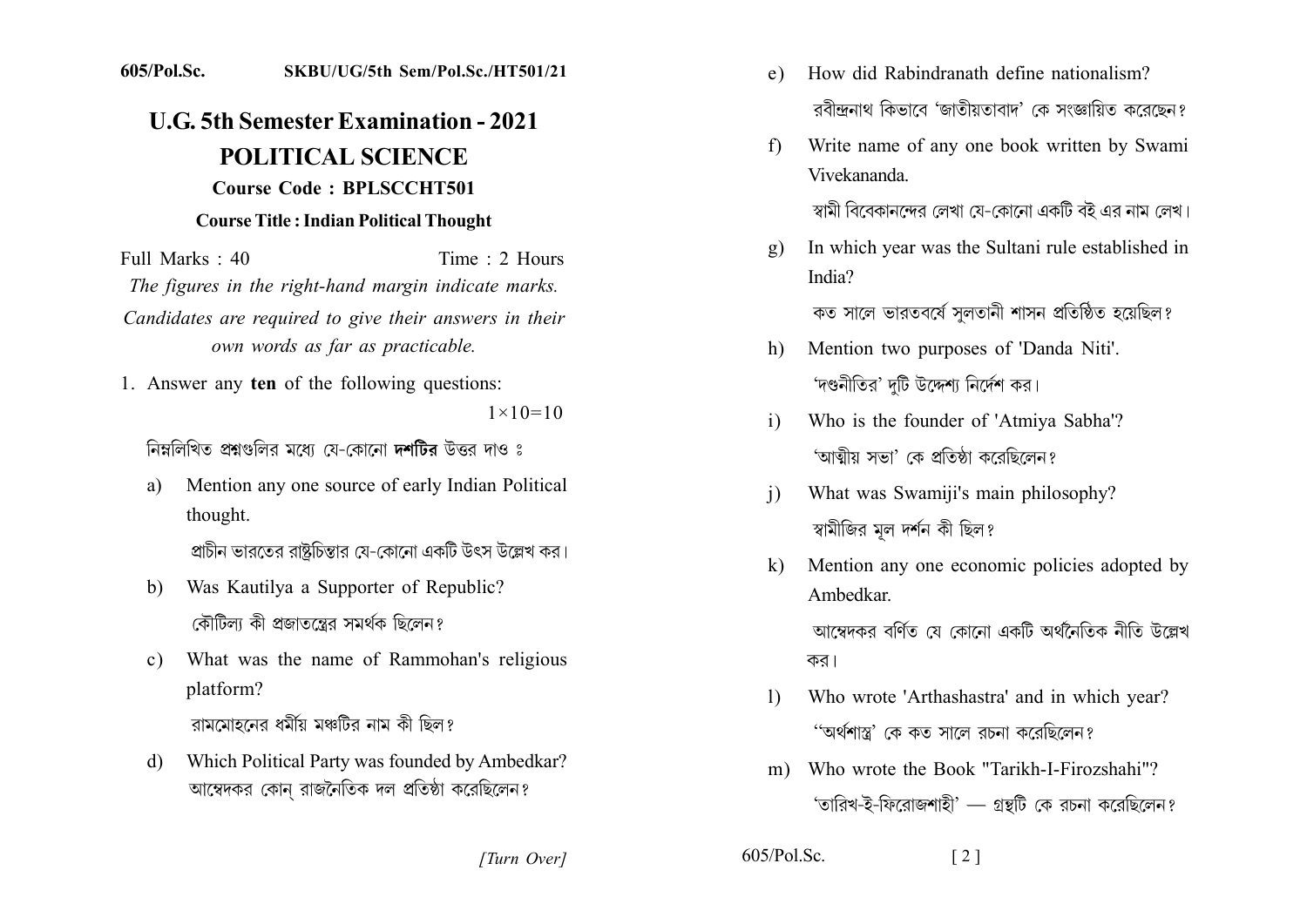Write the name of any one book written by  $n)$ Rammohan

রামমোহনের লেখা যে-কোনো একটি বই এর নাম লেখ।

- Which one, in between state and society, was  $\Omega$ more important to Rabindranath Tagore? রাষ্ট ও সমাজের মধ্যে রবীন্দ্রনাথ কোনটিকে বেশী গুরুত্ব দিয়েছিলেন ?
- 2. Answer any five of the following questions in brief:  $2 \times 5 = 10$

নিম্নলিখিত প্ৰশ্নংগলিব মধ্যে যে-কোনো পাঁচটিৰ সংক্ষিপ্ত উত্তৰ দাওঃ

Why Rammohan is regarded as Modern man? a) Mention two reasons

রামমোহনকে একজন আধুনিক মানুষ বলার দুটি কারণ উল্লেখ কর।

Mention two features of ancient Indian Political  $h)$ thought.

প্রাচীন ভারতের রাষ্ট্রচিন্তার দটি বৈশিষ্ট্য লেখ।

- Mention any two policies adopted by Ambedkar  $\mathbf{c}$ ) to protect Dalit interests. দলিত স্বার্থ সংরক্ষণের বিষয়ে আম্বেদকর কর্তৃক গৃহীত যে-কোন দুটি নীতি নির্দেশ কর।
- What, according to Kautilya, were the four d) techniques of diplomacy? কৌটিল্যের মতে কূটনীতির চারটি কৌশল কী ছিল?

 $\begin{bmatrix} 3 \end{bmatrix}$ 

What does Swami Vivekananda mean by e) humanism?

স্বামী বিবেকানন্দ মানবতাবাদ বলতে কী বঝিয়েছেন?

Write name of any two books written by  $f$ Ambedkar

আম্বেদকরের লেখা যে-কোন দুটি বইয়ের নাম লেখ।

Do you think that Vivekananda's concept of  $\alpha$ ) nationalism was essentially Hindu revivalistic? Give reasons for your answer.

জাতীয়তাবাদ সম্পর্কে বিবেকানন্দের ধারণাকে তমি কি প্রকতপক্ষে হিন্দ পনরুত্থানবাদী বলে মনে কর? তোমার বক্তব্যের সপক্ষে যক্তি দাও।

Mention the name of any two political thinker  $h)$ of Medieval India

ভারতের মধ্যযুগের যে কোন দুইজন রাষ্ট্রচিন্তাবিদের নাম নির্দেশ কর।

3. Answer any two of the following questions:  $5 \times 2 = 10$ 

নিম্নলিখিত প্রশ্নগুলির মধ্যে যে-কোনো দুটির উত্তর দাও ঃ

Discuss the main features of Medieval Indian a) Political thought.

মধ্যযুগের ভারতীয় রাষ্ট্রচিন্তার প্রধান বৈশিষ্ট্যগুলি আলোচনা কর।

605/Pol.Sc.

605/Pol.Sc.  $\lceil 4 \rceil$